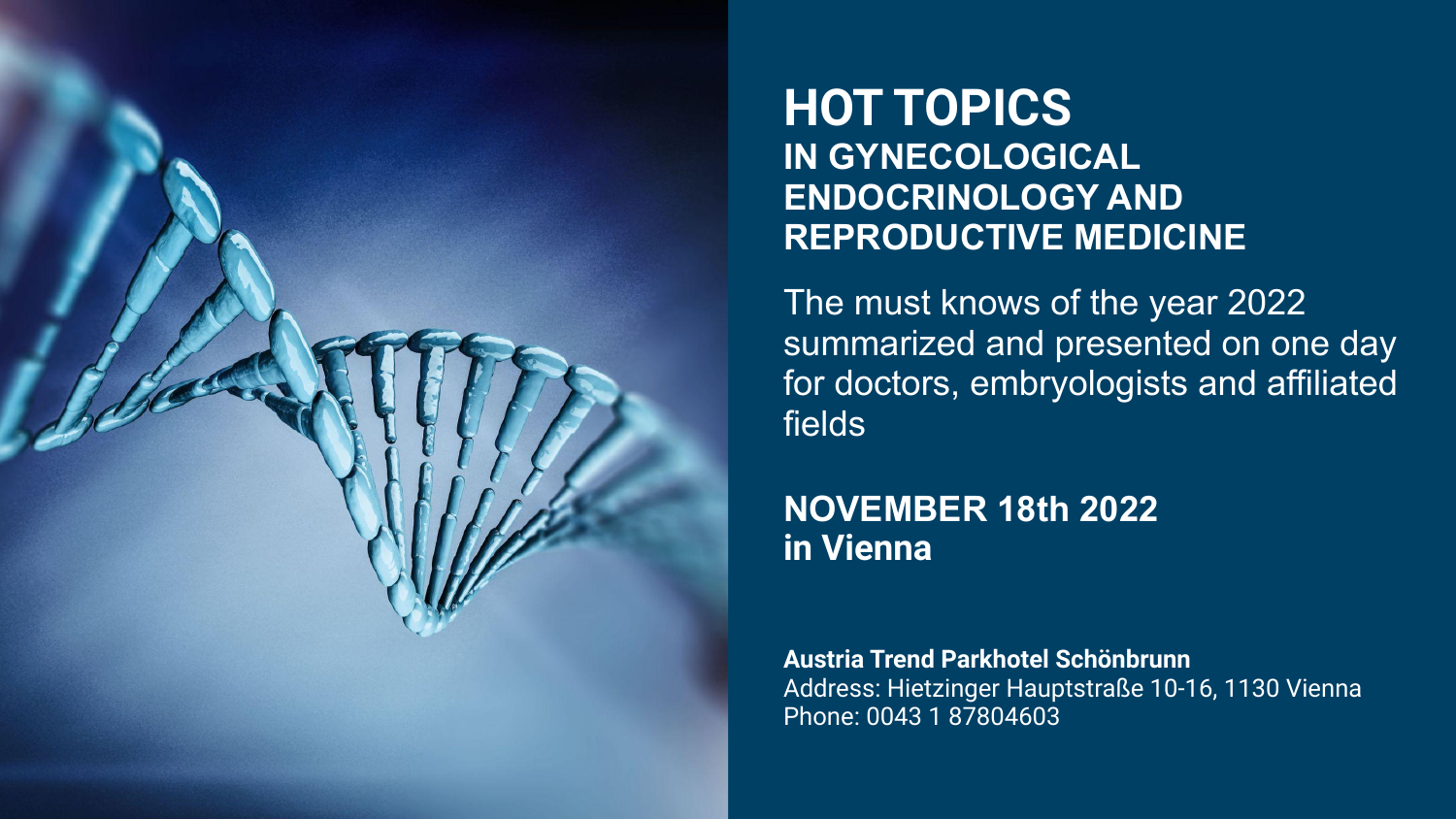









**B. Toth K. Nouri J. Ott G. Griesinger M. von Wolff H. Fatemi**





**J. Garcia Velasco V. Nordhoff K.Klebermaß**













**C. Egarter Y. Miremadi**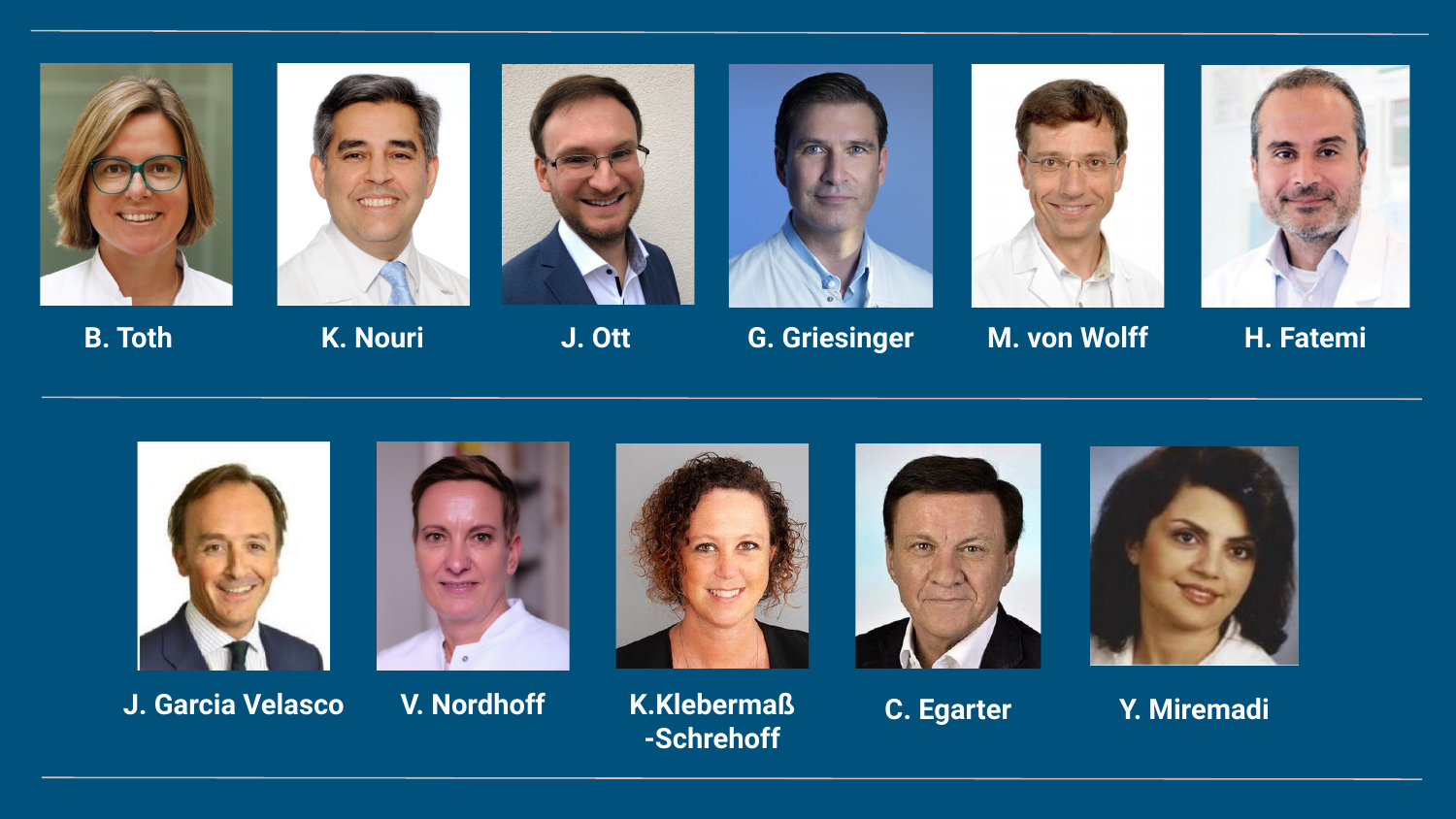## **Hot Topics in gynecological endocrinology and reproductive medicine in 2022**

### **Friday 18.11.22**

| 07:30<br>08:40<br>08:50 | <b>Registration</b><br>Opening and welcome words - B. Toth<br><b>Introduction - K. Nouri</b>                          |
|-------------------------|-----------------------------------------------------------------------------------------------------------------------|
| <b>Block I</b>          |                                                                                                                       |
| 09:00-09:45             | <b>Endocrinology, Hypothalamus-Hypophysis-</b><br>Ovarian axe, WHO groups anovulation - J. Ott                        |
| 09:45-10:30             | <b>Endometrium, Implantation window, Tests to</b><br>determine the best time to perform Embryo<br>Transfer - K. Nouri |
| 10:30-11:00             | <b>Coffee Break</b>                                                                                                   |
| <b>Block II</b>         |                                                                                                                       |
| 11:00-11:45             | <b>Ovarian Stimulation, new strategies for</b><br>increasing the pregnancy rate - G. Griesinger                       |
| 11:45-12:30             | <b>Fertility preservation in cancer patients, IVF</b><br>Naturelle - M. von Wolf                                      |
| 12:30-13:30             | <b>Lunch</b>                                                                                                          |
| <b>Block III</b>        |                                                                                                                       |
| 13:30-14:15             | <b>Recurrent miscarriages, failed implantation,</b><br>immunology in the reproductive medicine<br>- B. Toth           |

| 14:15-15:00     | <b>CET (Cryo Embryo Transfer), The role of</b><br>Progesterone in the reproductive medicine<br>- H. Fatemi |
|-----------------|------------------------------------------------------------------------------------------------------------|
| 15:00-15:15     | <b>Coffee Break</b>                                                                                        |
| <b>Block IV</b> |                                                                                                            |
| 15:15-16:00     | <b>Genetic in the reproductive medicine, Pros</b><br>and contras - J.Garcia Velasco                        |
| 16:00-16:45     | <b>Embryology, Lab and QM in the reproductive</b><br><b>Medicine - V. Nordhoff</b>                         |
| 16:45-17:00     | <b>Coffee Break</b>                                                                                        |
| <b>Block V</b>  |                                                                                                            |
| 17:00-17:30     | <b>Children conceived through IVF/ICSI Children</b><br>- K. Klebermaß-Schrehoff                            |
| 17:30-18:00     | Contraceptives; An update - C. Egarter                                                                     |
| 18:00-18:30     | <b>Psychology and Ethics in ART! - Y. Miremadi</b>                                                         |
| 18:30           | <b>Summary and End of the meeting - K. Nouri</b>                                                           |